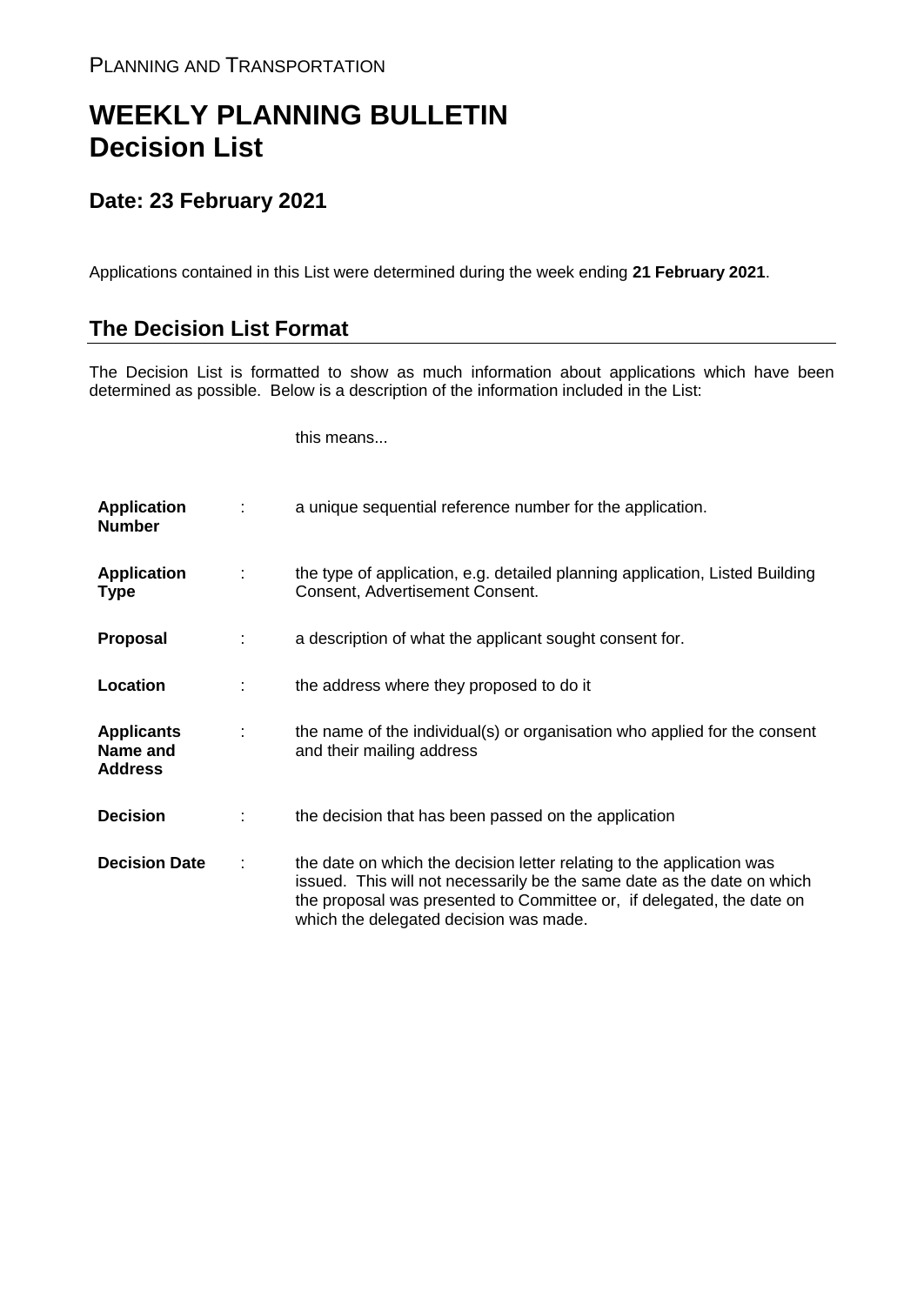| <b>Application No</b><br><b>Application Type</b><br><b>Proposal</b><br>Location<br><b>Applicant</b><br><b>Decision</b><br><b>Decision Issued</b> | P/20/0534/FUL<br>÷<br><b>Planning Permission</b><br>Erection of Stables, Formation of Riding Arena and Associated Infrastructure<br>Newcraig Farm, Falkirk, FK1 3AL<br>Mr Christopher Wilson, 137 Glenwood Drive, Armadale, EH48 3RQ<br><b>Grant Planning Permission</b><br>19 February 2021<br>÷<br>View the application details                                       |
|--------------------------------------------------------------------------------------------------------------------------------------------------|-------------------------------------------------------------------------------------------------------------------------------------------------------------------------------------------------------------------------------------------------------------------------------------------------------------------------------------------------------------------------|
| <b>Application No</b><br><b>Application Type</b><br><b>Proposal</b><br>Location<br><b>Applicant</b><br><b>Decision</b><br><b>Decision Issued</b> | P/20/0643/FUL<br><b>Planning Permission</b><br>Extension to Dwellinghouse and Widening of Driveway Entrance<br>118 Main Street, Larbert, FK5 3LA<br>Miss R Sharp, 122 Main Street, Larbert, FK5 3LA<br><b>Grant Planning Permission</b><br>19 February 2021<br>View the application details                                                                             |
| <b>Application No</b><br><b>Application Type</b><br><b>Proposal</b><br>Location<br><b>Applicant</b><br><b>Decision</b><br><b>Decision Issued</b> | P/20/0646/FUL<br><b>Planning Permission</b><br>Alteration to Dwellinghouse (Remove Chimney Stack, Existing Window and<br>Formation of New Window) (Partially Retrospective)<br>10A Camelon Road, Falkirk, FK1 5RX<br>Mrs Anne Mitchell, 10A Camelon Road, Falkirk, FK1 5RX<br><b>Grant Planning Permission</b><br>19 February 2021<br>÷<br>View the application details |
| <b>Application No</b><br><b>Application Type</b><br><b>Proposal</b><br>Location<br><b>Applicant</b><br><b>Decision</b><br><b>Decision Issued</b> | $\mathbb{Z}^n$<br>P/21/0001/CPL<br>Certificate of Lawful Use - Proposed<br>Alterations to Dwellinghouse<br>Mo Dhachaidh, 121A Main Street, Shieldhill, Falkirk, FK1 2DT<br>Mr and Mrs A Blue, Mo Dhachaidh, 121A Main Street, Shieldhill, Falkirk, FK1 2DT<br>Certify the Proposed Use / Dev as Lawful<br>19 February 2021<br>View the application details              |
| <b>Application No</b><br><b>Application Type</b><br>Proposal<br>Location<br><b>Applicant</b><br><b>Decision</b><br><b>Decision Issued</b>        | P/21/0024/ADV<br><b>Advertisement Consent</b><br>Display of Illuminated and Non-Illuminated Advertisements<br>31 Hallam Road, Stenhousemuir, Larbert, FK5 3BF<br>Clydesdale Bank/Virgin Money, 40 St Vincent Place, Glasgow, G1 2HL<br><b>Grant Advertisement Consent</b><br>19 February 2021<br>View the application details                                           |